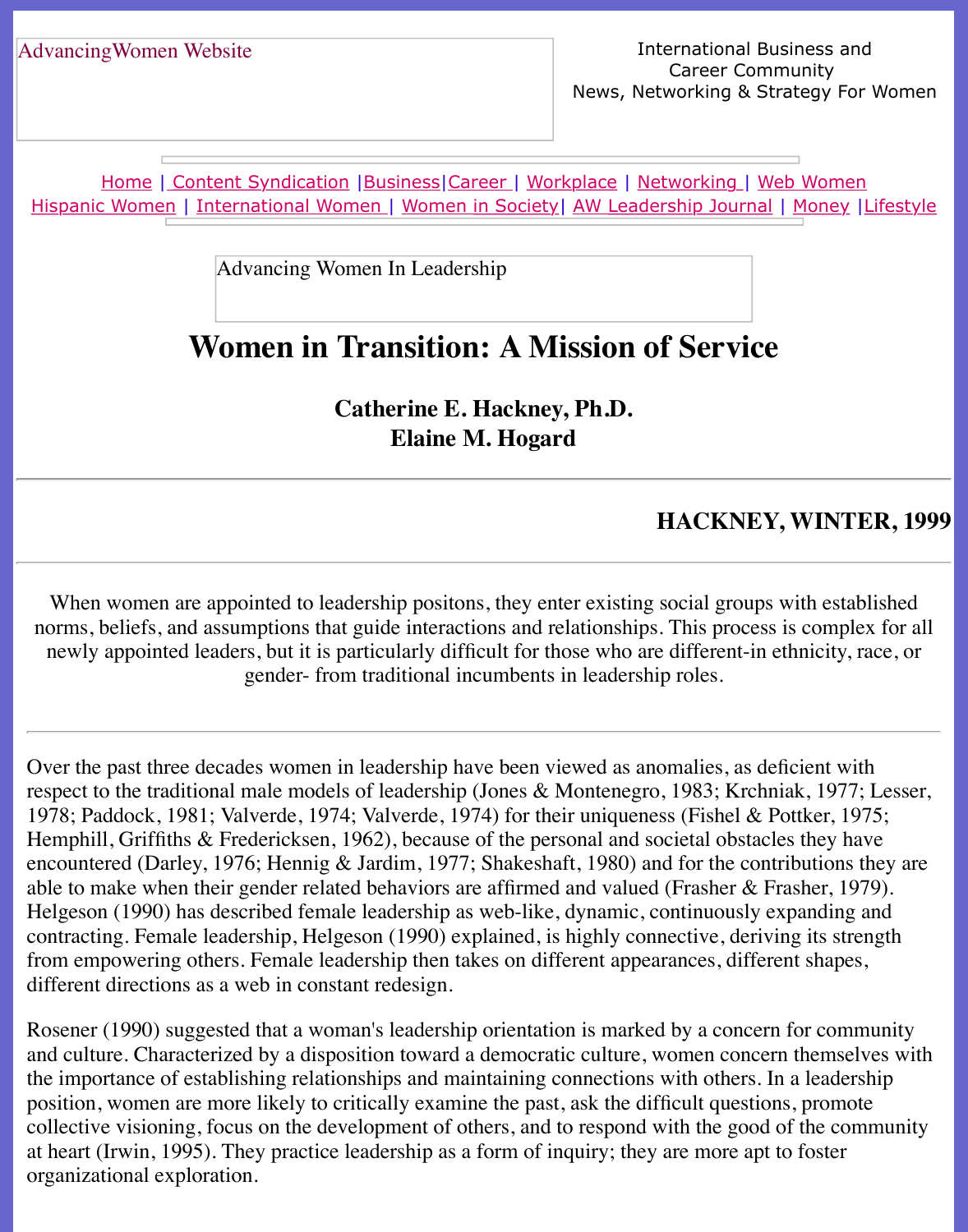Despite the real potential for organizational learning and constructive change a woman's model of leadership could foster in our schools, women continue to struggle as they assume supervisory roles in schools and districts dominated by the traditional male model of leadership and professional success.

When women are appointed to leadership positions, they enter existing social groups with established norms, beliefs, and assumptions that guide interactions and relationships. School principals, superintendents, and other educational administrators must take charge and become functioning, integrated group members at the same time that they try to understand and accommodate the unwritten norms of the new group. This process is complex for all newly appointed leaders, but it is particularly difficult for those who are different- in ethnicity, race, or gender- from traditional incumbents in leadership roles (Hart, 1995).

Women often must deal with the fact that their behaviors evoke confusion and misconceptions among their constituents. Women leaders who value relationships and who are more relaxed in their leading, are often perceived as too soft, indecisive, weak, and incompetent. Others who exhibit an intensity of professionalism are often seen as too cold, too distant, too perfectionist. Furthermore, when women leaders' beliefs are incongruent with those of the organization and community, they are often alienated by others in the organization. This is exacerbated when the "good old boys" hold the power, control communication, interpret policy, and set the norms for success. This is especially problematic to women when success is normatively defined as managerial efficiency, timely reporting, an absence of complaints, problems, or phone calls. Women who value community building, collective visioning, and democracy may experience feelings of inadequacy and inefficacy in such an organizational environment (Hart, 1995).

### **THE STUDY**

Theoretically, the purpose of this study was to discover the ecological and psychological transitions women undergo as they consider leaving the classroom for an administrative position. Though Shakeshaft (1989) reported that women school principals create and maintain closer relationships with children, parents, and teachers, and are perceived to lead more successful schools than do their male counterparts, many women still hesitate when considering an administrative position. Their fears center around losing contact with the real business of schooling, teaching and learning, and becoming too distant and separated from children. They also worry about their own leadership dispositions and how the established powers will perceive and interpret their work (Hackney, 1994). Our research, however, centered around the perceptions and aspirations of women teachers who have decided to pursue positional leadership and who anticipate a career move within the next couple of years. The underlying motive of our research was to engage this group of eleven women as co-researchers and offer them opportunities for reflective and projective thinking about leadership and the roles they will someday assume in hopes that they would be better prepared to deal with the "existing social groups with established norm, beliefs, and assumptions" (Hart, 1995) of which they will become a part. The findings of our study can inform school districts so that they might better understand and support these new women leaders. The findings can also be instructive to educational administration preparation programs with respect to recognizing, affirming, and valuing the leadership models of women as respectable alternatives to the traditional male model. But most importantly, the findings personify and validate the theoretical underpinnings of women's leadership with real women's voices and experiences.

### **Participants**

We invited nearly 40 women enrolled in the masters, educational specialist, and doctoral educational administration preparation programs at a Northeastern Ohio university to become a part of our study. Eleven women responded and agreed to become co-researchers with us. The women varied in age (late 20s to mid 50s), in experience (a few years to over 20 years teaching), in marital status (5 married with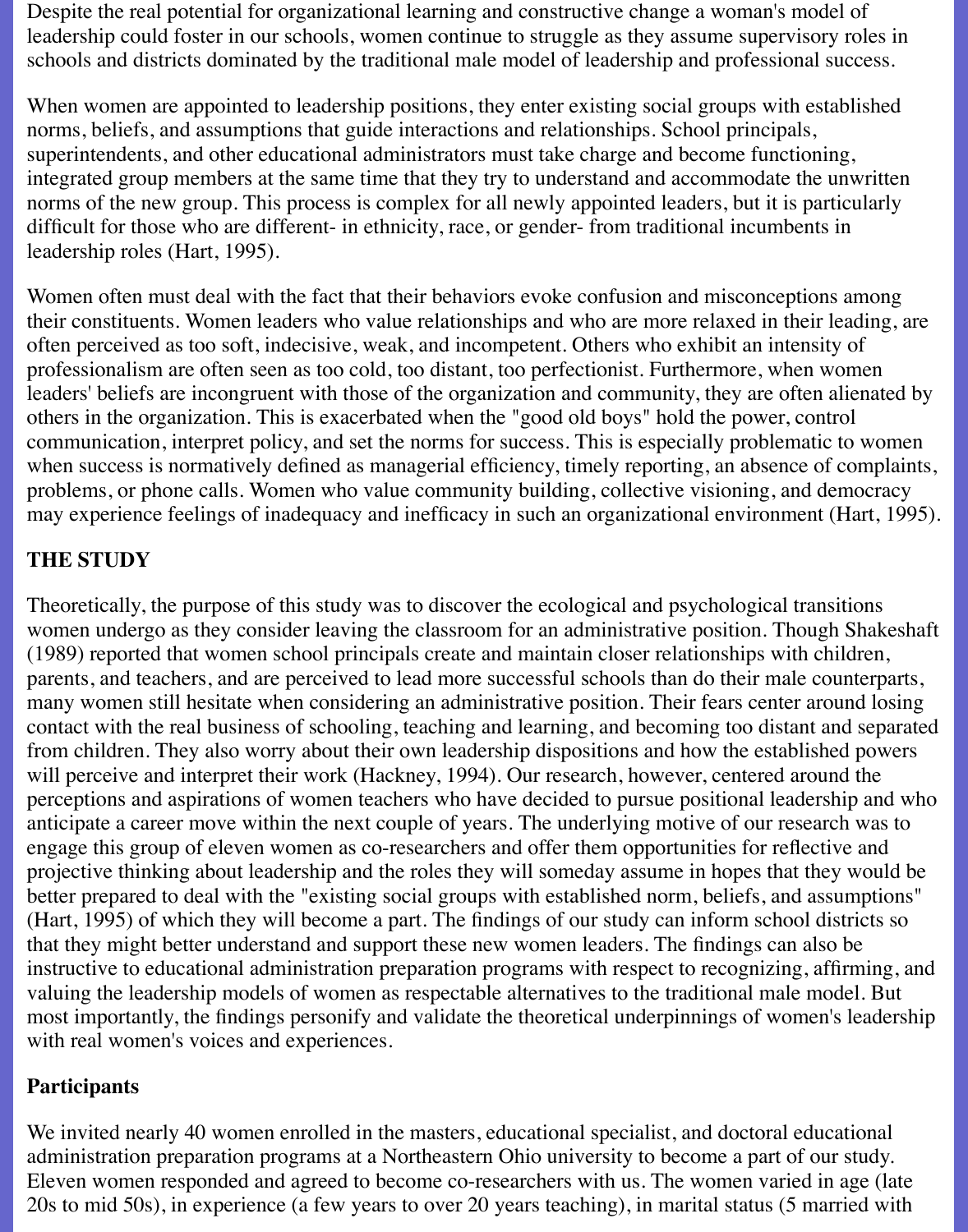children, 1 married with no children, 3 divorced with children, 2 single/never married).

# **Developing the Research Questions**

Though as researchers we were particularly interested in these women's conceptions of leadership, we were also interested in what they wanted to know about themselves as they prepared for a future administrative position. Our central research question was, "To feel successful as a school leader, do these women feel they will need to reconcile their own conceptions of leadership with that which has been the existing model?" To expand that question, we invited the participants to a research get-together during which we conducted a focus group and asked them the following open-ended questions:

1) As you prepare for an administrative position and anticipate leaving your role as a classroom teacher, what would you like to tell us about?

2) What do you want us to ask you about?

We developed the following three sets of additional research questions from the analysis of the focus group data. The questions directly reflected that which the women wanted to know about themselves and guided the design of our interview protocol.

1) Why are the women of the study motivated toward school leadership?

2) What interpersonal dynamics do the women of the study feel will impact their effectiveness as school leaders?

Where do the women of the study envision they will draw their support?

Where do they expect to encounter a lack of support?

3) How have these women's personal lives affected, or been affected, by their decisions to pursue and prepare for school leadership?

# **Data Collection and Analysis**

It was important to us that we allow all of these women to speak openly about their experiences and feelings. We used semi-structured interviews as the primary data collection tool. Triangulation was achieved through the analysis of journals the women kept and the notes from their paired conversations which occurred several times throughout the course of the study. We analyzed the data using the Strauss and Corbin (1990) componential model for coding data in stages: open, axial, and selective coding. Data were initially open coded using the topics represented by the four research questions.

During the second stage, the axial coding stage, we were able to reassemble the data in new ways, around the categories which began to emerge: the women's need for affiliation, their other-centeredness, and their sense of mission. Each category, or theme, was further analyzed to uncover the subcategorical themes hidden within.

Selective coding characterized the final stage of data analysis. This stage permitted the linking of the earlier determined categories to create stories of causal conditions, strategies, and consequences for action-oriented construction of grounded theory which will be reported later in this paper. During the selective coding stage, our objective was to identify the core phenomenon around which all the categories were integrated. This involved selection of the core category, or story line, relating it to the other categories, validating the relationships, and filling in categories in need of further refinement (Strauss & Corbin, 1990).

### **Soundness of the Study**

The soundness of a qualitative study depends on its credibility, its reliability, and its transferability. To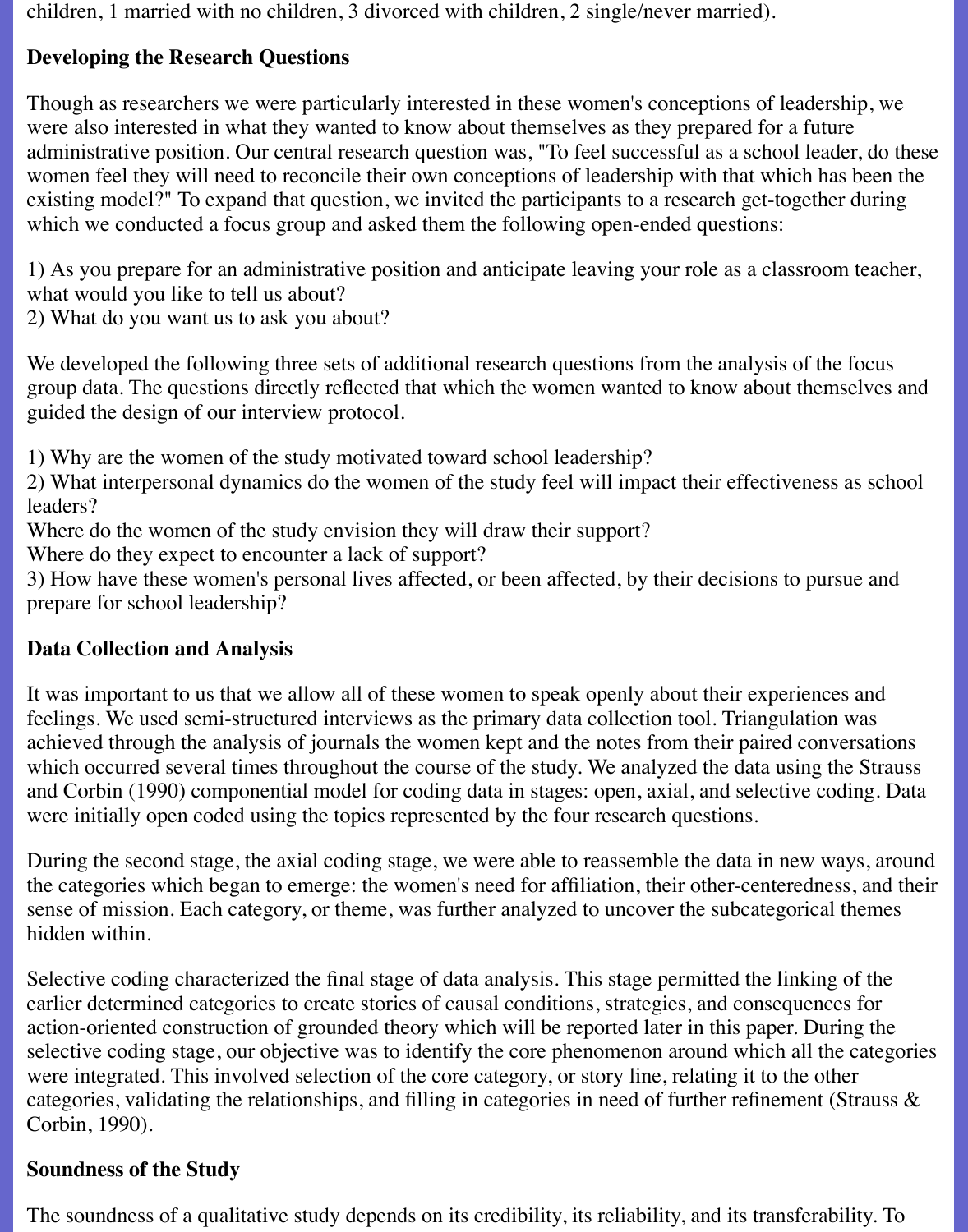accurately identify and describe the transition these women were experiencing as they anticipated a move from the classroom to an administrative position, we conducted the interviews in tandem, analyzed the data as a team, and worked toward agreement in the interpretation of the findings. We kept field notes, preserved the data on audio-tape and in hard copy, and verified the data with participants during a culminating focus group. We do not assume that the findings of this study generalize to larger populations, but only that they might be instructive about other similar groups of women contemplating a future in educational administration.

# **THE FINDINGS**

During the axial stage of coding, three dominant themes emerged from the analysis of the data gathered in this study:

1) These women are grounded in the necessity for affiliation.

2) These women are other-centered: They prioritize the moral responsibility for the care of the relationships in their lives.

3) These women are on a mission of service: a love of "the right" and the desire to follow it.

### **The First Theme: These Women Are Grounded in a Necessity for Affiliation**

Repeatedly, with each participant we heard a focus on the importance of relationships in their lives. Whether discussing their personal lives or their "extended families," as Rae so often referred to her workplace, these women depended on the connections they made with others. Audrey so powerfully stated the feelings of the group when she said that "leadership comes from relationships...we need to stay close to each other."

The women voiced the importance of relationships for theirs and others' personal and professional security, achievement, celebration, and consolation. They did not "know how to separate their personal and professional" lives (Carol). As Bonnie noted, because "women are bonders," these women spoke consistently throughout their interviews, paired conversations, and journals of the need for creating "welcoming organizations" (Rae), where people were available and accessible to each other, where harmony was cherished, and where "lots and lots of dialogue" would take place (Carol). They also voiced the importance of safety nets, shared vulnerability, and "stewardship" (Wendy), caring for and about people, and " having each other to care" (Rae) about them. Affiliation with others, personally and professionally, was integral to their notions of leadership. Their conceptualizations of leadership were defined by the importance of the relationships in their lives.

### **The Second Theme: These Women Are Other-centered; They Prioritize the Moral Responsibility for the Relationships in Their Lives**

Though we have separated out this second theme, it is highly intertwined with the first theme of affiliation. However, it redirects attention from the individual's own need for affiliation to a consideration of the needs of others. It reinforces the notion of affiliation coupled with the ethic of care and responsibility (Gilligan, 1982; Noddings, 1984). It explains much of the accommodations these women have made in their personal and professional lives; it describes their concern to make sure that families and colleagues are cared for and comfortable. It reaches from their personal lives and family responsibilities to their visions of leadership. For these women, it was more than an isolated act; it was a way of living, a way of being.

Wendy, Rae, Mary, Susan, and Carol spoke extensively of family responsibilities. All of them deferred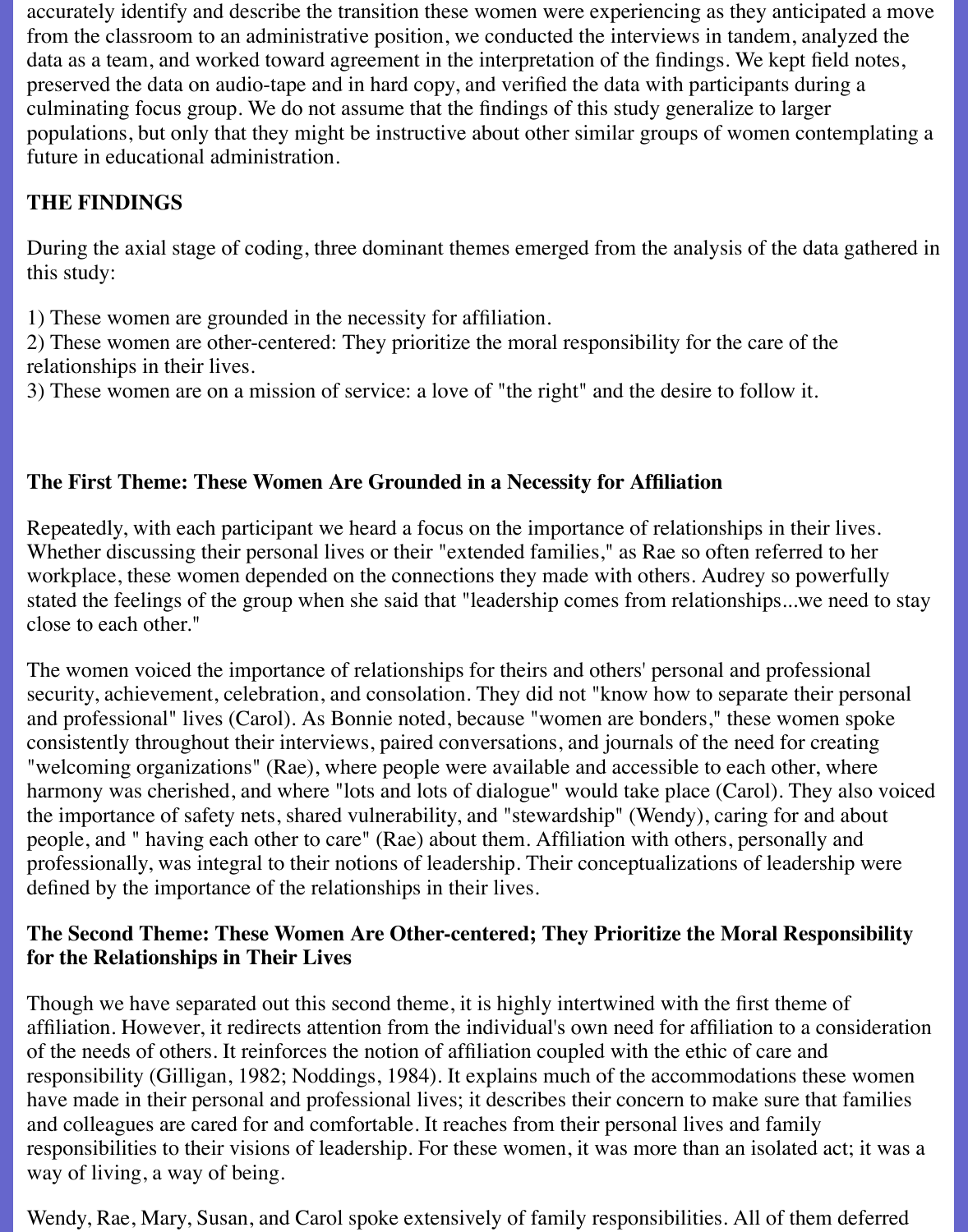academic study and their pursuit of a leadership position until personal lives permitted it. Their families came first causing both Wendy and Susan to start their graduate programs twice, interrupted because of children's needs and nonsupportive husbands, respectively. Beth quipped that she was free to pursue her interests as long as there was "food in the frig and the jeans were clean." But Mary most poignantly stated, "For years I focused solely on my husband and children. I'm *finally* doing what's important to me, satisfying something in me."

Rae, a single, divorced mother of two, worked as a teacher and a waitress, supported her children, and went to graduate school. On the verge of collapse, she said "I took a summer off, *finally* listening to my body, *finally* doing what was important for me." Carol struggled with her husband's lack of understanding. She stayed up very late at night to do her academic work, to avoid taking time and attention away from her husband. She said that it was "difficult to get people to understand just what the drive is all about." She was a master of accommodation, adjustment, and compromise who attended to her family responsibilities first so as to be able to pursue her professional dreams.

Interestingly, even the women of the study who are single or married without children, referred to the responsibility of caring for families first, if at some time they were to acquire a husband and/or children. They knew this would become the most pressing priority.

The theme of accommodation, the other-centeredness, the moral responsibility for the care of the relationships in their lives, spilled into professional lives as well. Amy spoke of retaining duties that could be turned over to someone else not out of a need to control, but out of a moral responsibility. Her extreme concern about students and school programming caused her to take on more work than others might think necessary, burdening herself out of a sense of responsibility to the children. Audrey spoke of denying herself the opportunity to apply for a new position in her district, because at that particular point in time, doing so would damage relationships in the organization with professional jealousy. She deferred her career progress for the sake of the others and the good of the school community at large.

When discussing their roles as teacher leaders and aspiring administrators, the women emphasized the need to "listen and learn from others...to get a feel for their agendas". They were conscious of "adults coming (to the school organization) with different feelings and beliefs, not clean slates" (Wendy) making working together toward a common goal quite a challenge. Yet, they were intent on creating a climate in their organization where people would be comfortable to take some risks and would be able to work and learn together as part of an "extended family" (Rae).

### **The Third Theme: These Women Are on a Mission of Service.**

"It's not about position. It's not about money. It's about 'This is what I have to do for kids. This is my calling. This is what I have to do for the world.' Is this a religion? It is!" (Carol). To the women of the study, leading was, as Carol continued, a "way of life, a set of beliefs." They repeatedly spoke of "being in touch with" who they were and what they believed (Amy). Their mission was expressed in their love and desire to follow what they believed was "right." Several of the women actually spoke of "owing something to the world" (Wendy) and "giving back" what was given to them (Bonnie). It was obvious that they were operating from an altruistic as opposed to a more instrumental or self-serving base.

The data reconstructed under this third theme, "The Mission of Service," arranged itself into three subcategories: grounding in principles, ethics, morality; the operationalizing of beliefs; and, the purpose behind the leadership. The first subcategory, grounding in principles, ethics, and morality was characterized by a strong belief in stewardship, which was articulated clearly by Wendy as a "caring for people, places, what will happen and what people will do" in the school organization. The women cited the importance of standing up for their beliefs and exerting gentle pressure on the organization to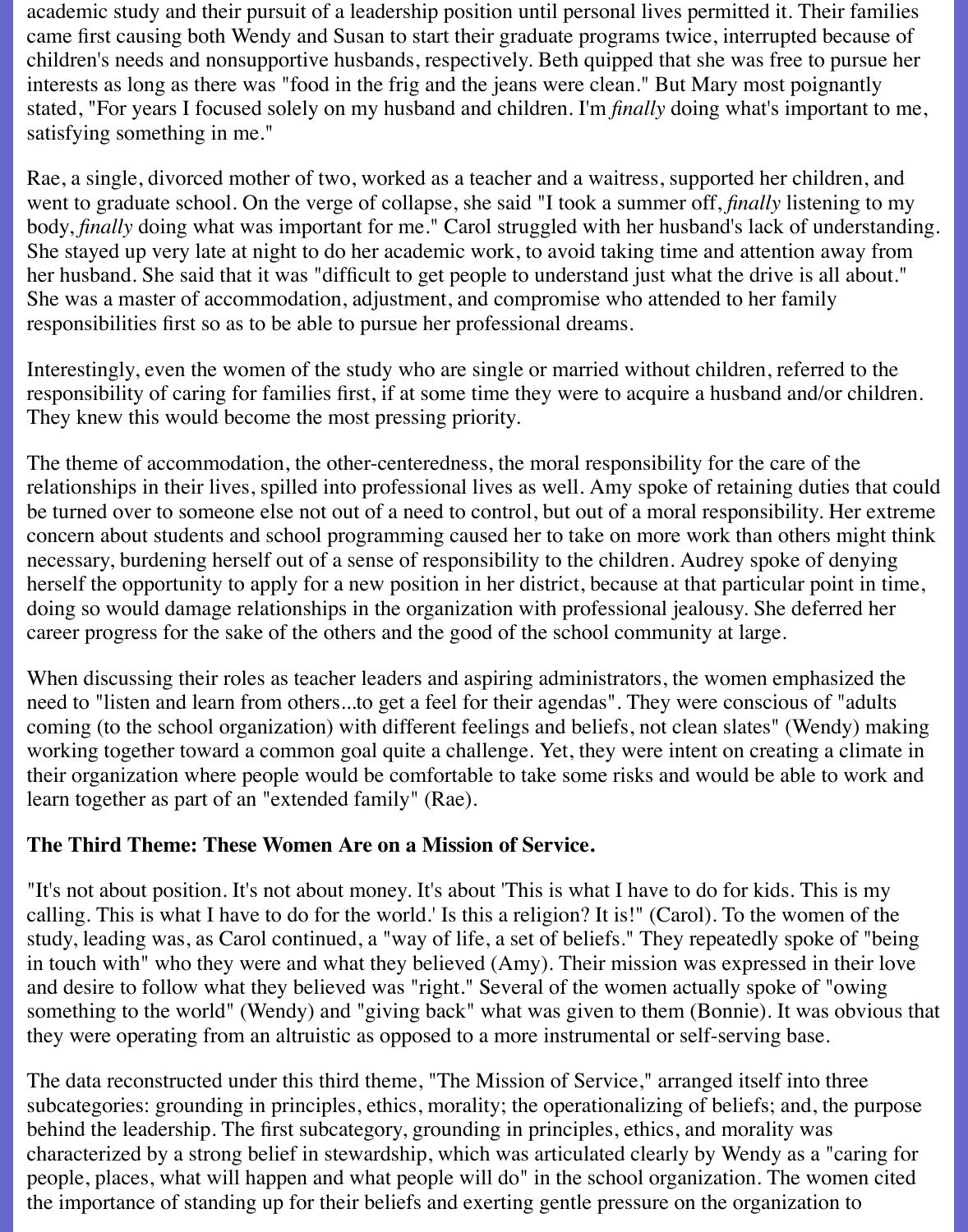establish and maintain a culture of goodness, kindness, respect, trust, and focus on children. Included in their belief systems was an appreciation for diversity. Wendy spoke of "honoring differences," others referred to the importance of validation of ideas which "come from the trenches." The women of the study believed in the value of the individuals of the school organization, the children, the parents, the teachers.

Of equal importance was their belief in the organization, its collective inquiry, its growth, and therefore change for the better. Wendy spoke of her responsibility of "engaging the minds of children and adults." They would not compromise their own and others' learning growth as a way of life in the school. Their beliefs were dominated by a need for continuous inquiry. Asking the difficult questions, pressing for answers: What's best for kids? What are we doing to alter the underlying structures to provide what's best for kids? Am I doing all I can to make this vision a reality? Do I have what it takes?

The second subcategory of the third theme provided data which helped to describe and explain how these women approach the operationalizing of their beliefs. As Carol noted, "The bottom line for me is if it's best for kids, then by golly we're going to find a way to make it happen." As she continued, that might mean continuously "talking, thinking, dreaming," asking those hard questions, keeping the vision before them, and providing the guidance, nurturance, and strength necessary to help people to do their jobs. As Amy stated, "There's a framework that things fit between, but it doesn't hurt to *nudge* that framework."

Operationalizing their beliefs also meant having an "honest voice..." themselves and encouraging the synergy which comes from hearing many voices and sharing in many ideas. These women felt the need for all in the organization to share accountability. Leadership to them was a joint endeavor; they greatly valued community participation in decision making and problem solving. Several women stated that they *wanted* students, teachers, and parents to be the source of ideas. Carol said that she had "given up the idea" that she had "all the answers," feeling now that she has very few of them. The women felt they would best operationalize their principles and beliefs about serving children and families if they could convince all school adults to take the responsibility to lead by example and to enable and inspire each other. As Rae reflected, these women wanted to lead by "being human, staying human", and finding joy in their work. And as Carol shared, "I lead with love. That is something I always remind myself of."

The third subcategory under the third theme, the mission of service, gave direction to these women's conception of leading. The "service" notion of the theme was illustrated vividly in this category. Their sense of commitment, dedication, and obligation to "give back" to the profession was loud and strong:

I've taken. They trained me so that I could work and become successful, put myself through college and graduate school. (I need to) give back to education what it has given to me" (Bonnie).

The women spoke of affecting change for the betterment of the school organization and the education of children, of making a positive difference in the school, and of having more influence in positional leadership than they might have as a classroom teacher.

These women were driven by a desire build a spirit of community in their schools. Becoming role models they felt they influence the community to take responsibility to "work for the common good- to work for all of us" (Bonnie). As Cindy noted, and the others mirrored, "We all own this. It's everybody's school." They were intent on minimizing their own importance and maximizing the importance of others. As evidenced by Audrey's decision not to apply for a new leadership position because it would damage existing, fragile relationships, these women were not afraid of self-sacrifice for the common good. Their values extended beyond themselves and their own achievement. Perhaps Wendy best summarized it: "The heart and soul of leadership is the development of others' leadership for the common good."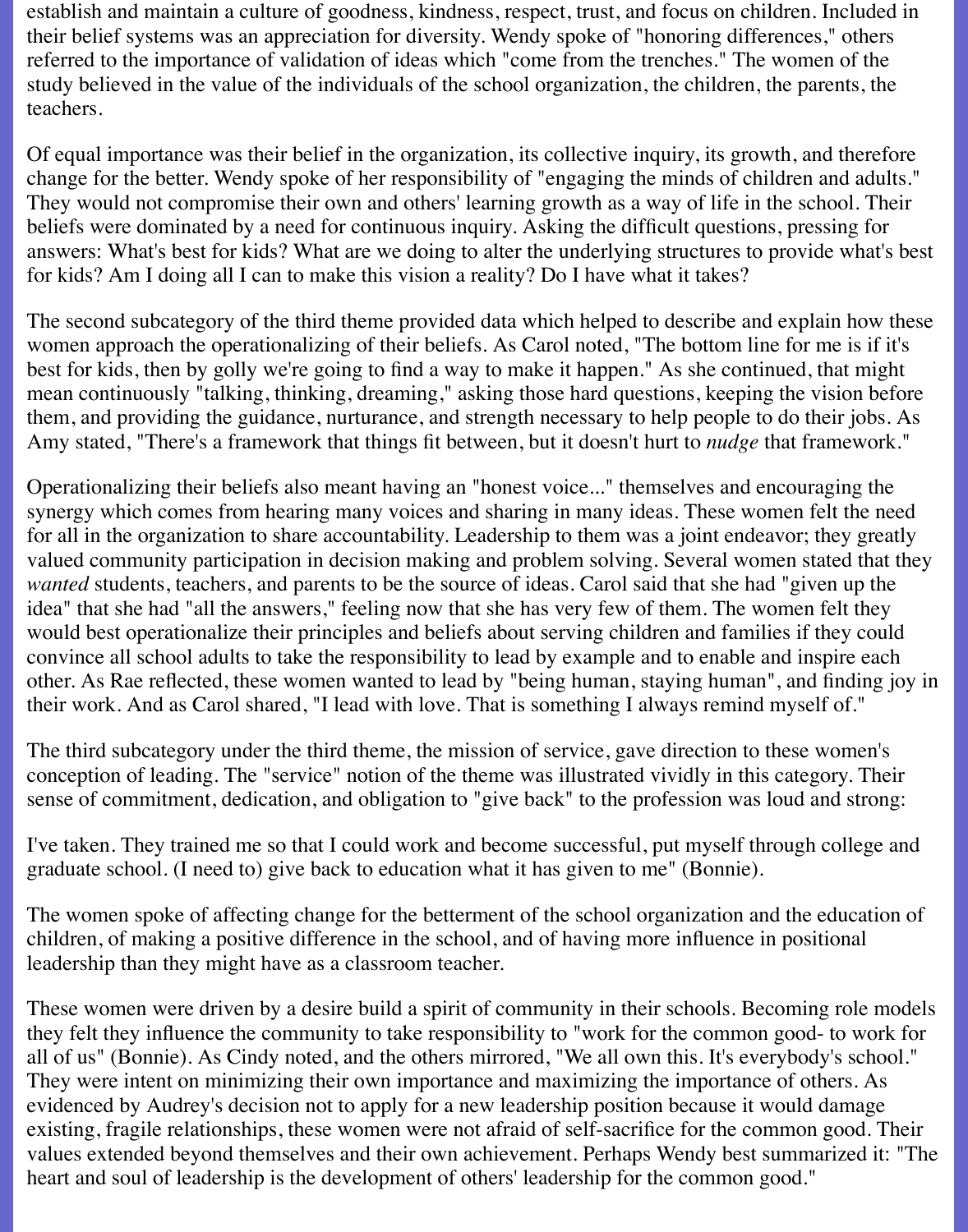#### **The Third Theme: Negative Instances**

Within this theme we found two negative instances, Cindy and Sally. Cindy spoke the language of the other women. She referred repeatedly to the need for participatory management, shared problem solving, and decision making; yet her motives were much more instrumental than those of the other women. She believed that "happy workers make good workers" and help to achieve the goals of the school; whereas, with the other women the moral "rightness" of exercising more democratic leadership was more pronounced. Their first consideration was maintaining a high regard for people and the morality of more inclusionary democratic practice. Vision development, goal achievement, and change were more secondary considerations.

Nonetheless, Cindy was centered on children and on "anything that could help me help the kids." She did not ever want to "divorce herself from the rest of the group" because all school adults were "partners in the kids' education." However, her feelings seemed to be predicated by a desire to help the business of schooling transpire more smoothly.

It is our interpretation that these results might be explained by Cindy's extreme intelligence, her youth, and her limited life and professional experience. A very quick study, in less than a year Cindy has assimilated into her thinking the more contemporary, feminist notions of leadership. She is very comfortable with these conceptions of leadership: they fit well into her own mindscape. Yet, very young in the profession, she has not had the opportunity to live and learn, to make mistakes, to alienate others with her decisions, and to attempt to manage the complexities of dealing with difficult questions and people. She has known success in her personal life, her academic career, and now her first teaching position. It may be that leadership is another endeavor in which she expects to experience success. Therefore, her methods are more procedural, her decisions less contextual, and her motivation more instrumental than those of the other women. Yet, it does seem that Cindy is moving steadily toward a more constructivist approach to leadership.

Sally, on the other hand, is another, yet different, negative instance. Sally is a single woman who has been teaching for about ten years. She grew up in a very well educated, professional family with highly conservative ideals. As a teacher, she has experienced only a very traditional, managerial model of leadership. Within her administrative preparation course work, Sally has struggled with the more contemporary notions of leadership. A very pleasant and considerate individual, Sally "likes everyone to get along." She added: "On a personal level it is upsetting to me when there is not teaming, not collaboration...the kids suffer." Nevertheless, Sally views leadership as a responsibility to "win people over, find supporters, set expectations, be clear and concise, provide the know-how and the materials...to accomplish the job." As a very caring person, Sally realizes the need for relationships within the school; yet, she views those relationships as essential to organizational goal achievement. Unlike the other women in the group, Sally is more focused on positional authority. Her concept of leadership is marked by the provision of "guidance, information, nourishment, strength to accomplish a goal,the determination of which goals need to be met,belief in the organization, and...knowing when *'*This is the way it will be done.'"

Sally strongly believes that she "owes something to the world" and "has an obligation to the profession." Yet, Sally is less driven by the moral principles of democracy and community building than she is by the moral responsibility of positional leadership to get others to do what she considers the right thing to do. She stated very succinctly, "If that's the way I think it should be, then that's the way it will be." We would assert that Sally's very strong, confident personality, coupled with her experiential exposure to only traditional, male leadership models and her very conservative personal values contribute to her more hierarchical conceptions of leadership. Many models of women's leadership exist. Sally's just happens to be dissimilar to the ones expressed by the others in the study group.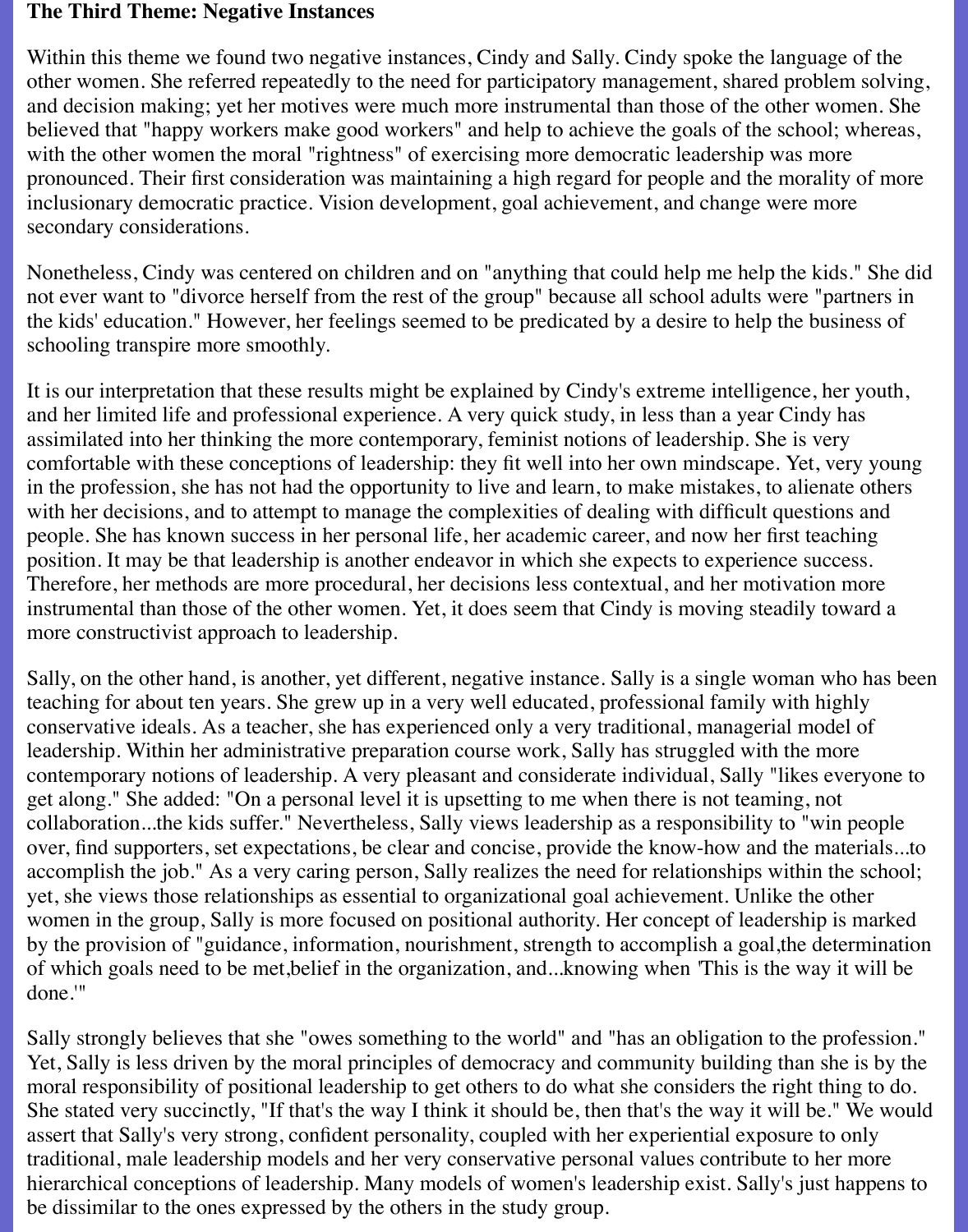Though Cindy and Sally are both on missions and exhibit strong desires to do the right, thing, that which is behind their belief structures and their behavior is much more influenced by the traditional measures of success than by those suggested by the other women in this study. Their more instrumental thinking is characterized by Sally who says it is important to be "pleasant not because it is nice...but because it makes people work harder, makes them do their jobs better. If they are happy, they put out more effort and make education for kids better."

# **DISCUSSION OF THE FINDINGS**

The final stage of coding, the selective stage, required us to revisit our research questions with a newfound perspective. Based upon the interviews we conducted, as well as the paired conversations notes and journal entries the women submitted, we were able to reconstruct the data to tell the story of these women in transition from the classroom to the administrative office. What we discovered among these women was that they are on a beliefs-centered mission of service *bolstered* by their affinity for affiliation and *enabled* by their responsibility for, and their accommodation of, others' needs.

Our initial question asked, "To feel successful as school leaders, do these women feel they will need to reconcile their own conceptions of leadership with that which has been the existing model?" In essence, the answer to the question was a resounding "No!" Yet that "No!" was qualified by the complexity of context through which the women described their notions of leadership. What has emerged from our study is a model of feminine leadership existing in a cyclical state of flux and transition. Our model of leadership is highly dependent upon, and supported by, the establishment and maintenance of the relationships in these women's lives; and it is enabled, or even allowed, by their acceptance of the responsibility for accommodation of others in their personal and professional lives.

# **Belief-centered leadership**

As these women spoke to us about their conceptions of leadership we did not hear the language common to traditional management paradigm: unilateral decision-making, positional power, leadership as a technique, political savvy, and success by getting other to do what "you" want them to do (Blackmore, 1989). Rather,"true" to their beliefs, we heard women say that their leadership "takes a different route, plays a different tune" (Carol). They spoke the language of commitment, obligation, duty, and responsibility for the common good of the community.

Several of them even spoke of their transition toward leadership as the fulfillment of a calling. They were moved by what Regan and Brooks referred to as their intuition, "the ability to give equal weight to experience and abstraction, mind and heart" (1995, p. 33). Leading schools was just something they *had* to do. Data verification confirmed that for them leading was their way of life, their expression of "passion about life" (Cindy).

Central to their notions of leadership were the ethics of care and responsibility (Gilligan, 1982; Noddings, 1984). Their reference to caring took on a meaning more akin to Regan and Brooks' definition, "the translation of moral commitment to action on behalf of others" (1995, p.27). Repeatedly, these women affirmed their moral purpose as leaders, centering their efforts and those of others, on what would best benefit children. Their primary concern was to foster those conditions in the school which would support their moral disposition (Sergiovanni, 1990). They were committed to what is right and determined to see it materialize for children. They continually asked of themselves and others difficult, often disconcerting question: Why are we here? What is of greatest value to us? How can we best serve the needs of those who depend on us? How can we best affirm each other? How can we help each other develop into moral leaders?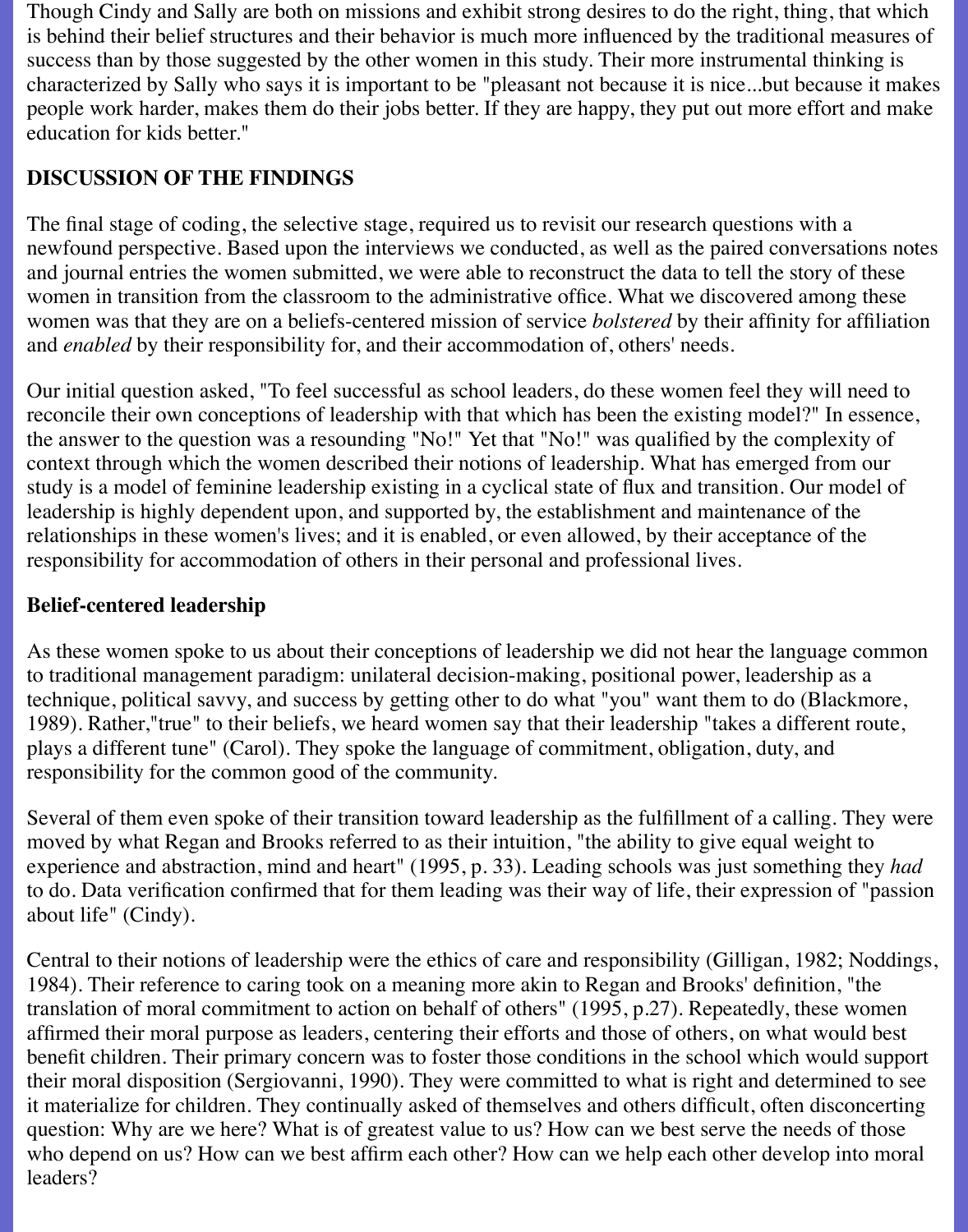The women of the study were both anxious and excited about assuming leadership positions. They spoke of their fears of not being able to stand up for what is right and of their souls and spirits being crushed in hostile environments (Audrey). Yet, they were not deterred in their quest for leadership and in the determination that they could make a positive difference in schools. Audrey quoted Bolman and Deal to express her emotions: "The wizard says that everyone is afraid. Courage is the ability to go on anyway" (p. 47). These women exhibited such courage, impelled by their firm beliefs to move forward.

# **Bolstered by Affiliation**

Repeatedly, the women of the study expressed the necessity of relationships. Audrey and Susan, in a paired conversation, agreed that "in order to risk, to make changes, you *must* have relationships." They spoke of affiliation, developing and maintaining relationships, for the good of the community, to achieve the moral purposes of the school, and because of a sturdy beliefs in democratic values. For them, strong affiliation provided the whole community security through support, a basis for collegiality and achievement of moral purpose, and a platform for not only celebration but also for consolation.

The women envisioned their leadership diffused through affiliation. Marked by collaboration, shared problem-solving and decision-making, "lots and lots of dialogue" (Carol), synergistic collegiality, and an exchange of vulnerability, their dispositions of leadership caused them to see themselves and others as "real people, who have each other to care" about each other and the good of the community (Rae). They saw leadership in their schools buttressed by the constructive relationships they sought to create and nurture.

### **Enabled by Accommodation**

To feel free and confident in their ability to lead, these women needed to care for those people and relationships that they held dear in their lives. They were continuously conscious of the needs of those around them. Accommodation was a way of living, a way of being for them. Whether in reference to caring for family, making sure children and husbands were provided for, or in reference to the needs of the many others in their professional lives, these women felt a keen sense of duty, responsibility, and obligation. The commitment they brought to leading had its origins in the responsibility they felt for individuals. Undoubtedly, these women value others and in no ways see them as means to an end or obstacles to hurdle, but rather as people to be heard, understood, and accommodated.

Just as they had made sure "the frig was full and the jeans were clean" (Beth) at home, they wanted to make sure that the needs of people in the organization were recognized and addressed. As leaders, they were motivated by a deep and genuine respect for others. Realizing that "leadership is an unique as the people who possess it" (Carol), they were intent on listening to others with caring and empathy, seeking to understand, validating others, asking questions gently, and speaking softly. As Wendy noted, "honoring differences" was essential to leading toward harmony and the common good. These women firmly believed that if they worked collaboratively, respected differences, and practiced leadership as *learners*, they would not experience difficulty "fitting in." Centered on their beliefs and intent on the moral purposes of the school, they were convinced that they would facilitate far more enriching conditions for children and adults in the school by leading with accommodation, collaboration, and an honest respect for diverse ideas and opinions. They wanted to lead by enabling others to consider and contribute alternative, new, and different ways of achieving the common good and by creating a trusting, respectful, and caring environment. With respect for those who would offer them little support, who could make their lives difficult, who might block their efforts toward moral purposes, they spoke of exerting extra effort, "stepping out of one's own frame of reference into the other's" (Noddings, 1984, p. 24). As Rae noted, "The child (and we would add "adult") who is hardest to love needs your love the most." And as Maxine Greene has written, these women would agree that this would mean "becoming a friend of someone else's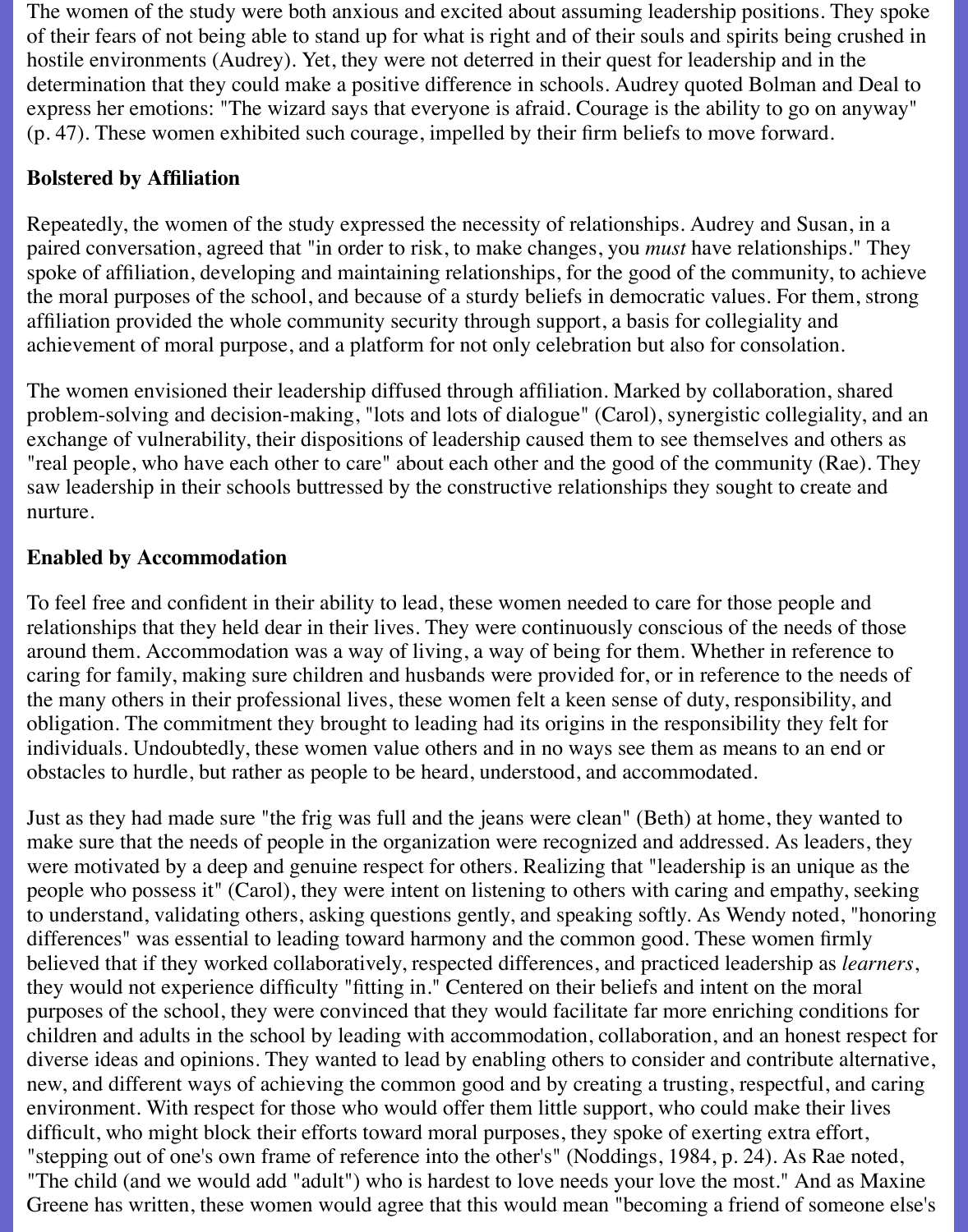mind, with the wonderful power to return to that person a sense of wholeness" (1995, p. 38). The women of the study embraced the notion that there must exist in their schools "an active reciprocity among different people before community can arise" (Greene, 1995, p. 40). Data verification supported these notions with a hope that "younger women would not lose the need for accommodating others" (Mary). Bonnie added, "There is a beauty in giving of yourself to others."

### **Leading from the Head and Heart**

These women in transition were grounded in their beliefs about children, about the business of schooling, about the roles and responsibilities of school adults, and about leading. More than a just a few times, they spoke of themselves as leaders who were also learners (Barth, 1990). They felt themselves in continuous formation, interdependent with the flow and flux of the organizational and personal relationship needs they faced each day. They were journeying, not anticipating arriving at any predetermined time or place, but responsive to and supportive of the moral purposes of the community and the recognized common good. These women were what Greenleaf would have referred to as a "servant to the community... a leader as a servant of his followers" (1996, p. 334).

The women of the study were able to reinforce their leadership dispositions by their need for affiliation-Audrey called it "connectiveness-building"- and through their beliefs in accommodation. Governed by an ethic of care and responsibility (Gilligan, 1992; Noddings, 1994), they were moved by their hearts toward constructiveness and compassion and stewardship for the people, places, and events in their lives, personal and professional. Their notions of leadership do not stand alone; they are defined through their relationships and their commitment to goodness, to kindness, to trust, to honesty, to what is fundamentally right.

# **IMPLICATIONS FOR PRACTICE**

The findings of this study can inform both graduate schools of educational administration as well as the educational organizations within which these women, and similar others, may assume leadership positions as they "argue for a big change" (Cindy). They suggest that those involved in planning and teaching educational administration programming, must attend to the overwhelming importance of relationships in these women's lives. As Bonnie noted, "women are bonders," and "need to stay close to each other" (Audrey). Therefore, it would behoove existing programs to consider structural redesign. Developing cohorts, especially those which would give women a choice to study only with other women, are one way to address relational needs. Others ways might include courses which are more integrated in content, allow students to stay together and support each other longer than a quarter or a semester, and offer intensive opportunity for team work and group assignments.

Of equal importance is the recognition, acceptance, and validation of women's ways of leading in program content, course readings, and professorial attitude. As the findings have pointed out, women such as the ones in the study, are not using the language of traditional management and leadership. Their conceptions of leadership call for different words, different descriptions, and different determiners of success. It is imperative that women feel affirmed in their knowledge and ways of leading, that women's notions and experiences be respected as valid alternatives to the traditional existing model. Historically, women have been taught that there is only one leadership knowledge base, that there is only one way to lead. That must cease so that women do not suffer discrimination and an absence of support "in subtle ways" (Beth) from traditional male professors, and other "people who just don't want this" (Cindy).

The educational organizational, as well, would benefit by acknowledging the findings of this study. The existing power structures need to understand women leaders as being grounded in beliefs and experience, focused on the future, and centered on the common good. Being community-based, these women would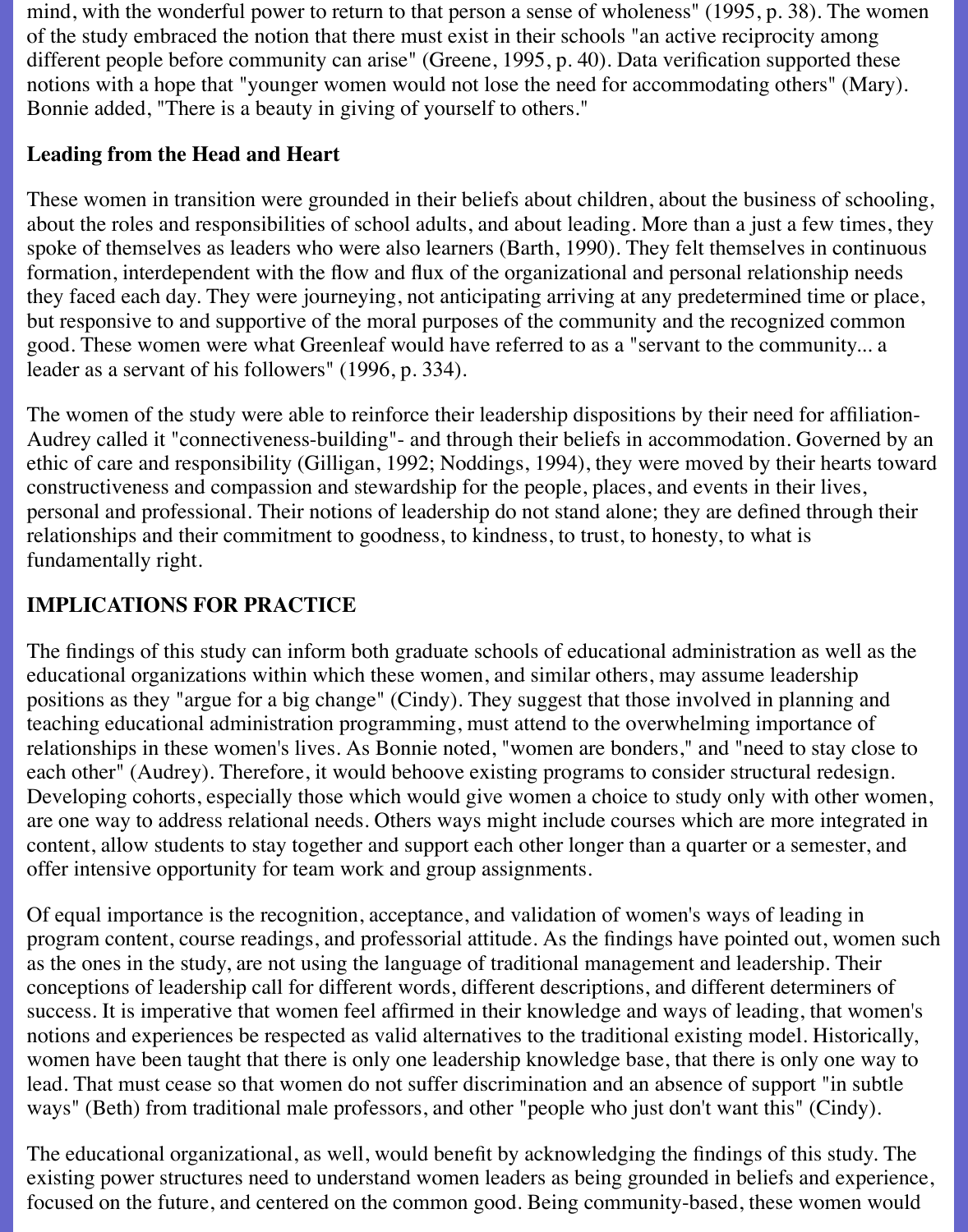find support in the organization's encouragement of linkages between and among administrators, teachers, parents, and students. Moving away from the traditional, administrative management silos (curriculum and instruction, personnel, facilities, finance) to toward more integrated teams of leaders would encourage communication, understanding, empathy, and respect for the varied roles within the organization and for the various "levels" of responsibility. By providing for more opportunities for school adults to work together, to find connection around school goals, and to interface their expertise the organization would encourage "leadership by affiliation" (Cindy), a more synergistic environment and more creative solutions to problems they face.

Because women similar to those in this study are intent on finding better ways of leading the business of schooling, they have a high regard for organizational and personal learning and inquiry. Organizational support for less than traditional measures of success could support inquiry among the adults in the school and lead to more constructive and creative problem identification and solution. If the emphasis on efficiency, organization, management, positional authority, and unilateral decision-making were replaced by an emphasis on community building, participatory leadership, collective problem-solving, collaboration, and hierarchical flattening, women would be assessed for their strengths and competencies rather than for those "techniques" to which they find it difficult to relate.

### **CONCLUSION**

The women of our study are discontent with the educational status quo and with leadership as it has traditionally existed. They believe there is a better way and they are committed to practicing it. Though faced with some fears as they anticipate a move from a place where they have been comfortable and have met with success, the women of our study believed that "it is the inspiration and initiative of individual persons that move the world along" (Greenleaf, 1996, p. 334). They are intent on being one of those individuals. And for them, that means being firmly planted in their own beliefs, yet being highly interdependent with others who can share and interpret those beliefs, and being keenly aware and responsive to the needs of others in their lives. For them "the bottom line is this: I will be fine. I will lead with my head and my heart. I *will* make a difference wherever I go and I will enjoy doing it!" (Carol): all for the common good.

### **REFERENCES**

Barth, R. (1990). *Improving schools from within.* San Francisco: Jossey-Bass

Bass.Blackmore, J. (1989). Changes from within: Feminist educators and educational leadership. *Peabody Journal of Education, 66*, (3), 19-40.

Bolman, L. & Deal, T. (1995). *Leading with soul: An uncommon journey of spirit.* San Francisco: Jossey-Bass.

Darley, A. (1976). Big careers for the little women: A dual-role dilemma. *Journal of Social Issues, 32,* (3), 85-97.

Fishel A. & Pottker, J. (1975). Performance of women principals: A review of behavioral and attitudinal studies. *Journal of the National Association for Women Dean, Administrators and Counselors, 18*, (13), 110-117.

Frasher, J. & Frasher, R. (1979). Educational administration: A feminine profession. *Educational Administration Quarterly, 15*, (2), 1-13.

Gilligan, C. (1982). *In a different voice: Psychological theory and women's development.* Cambridge,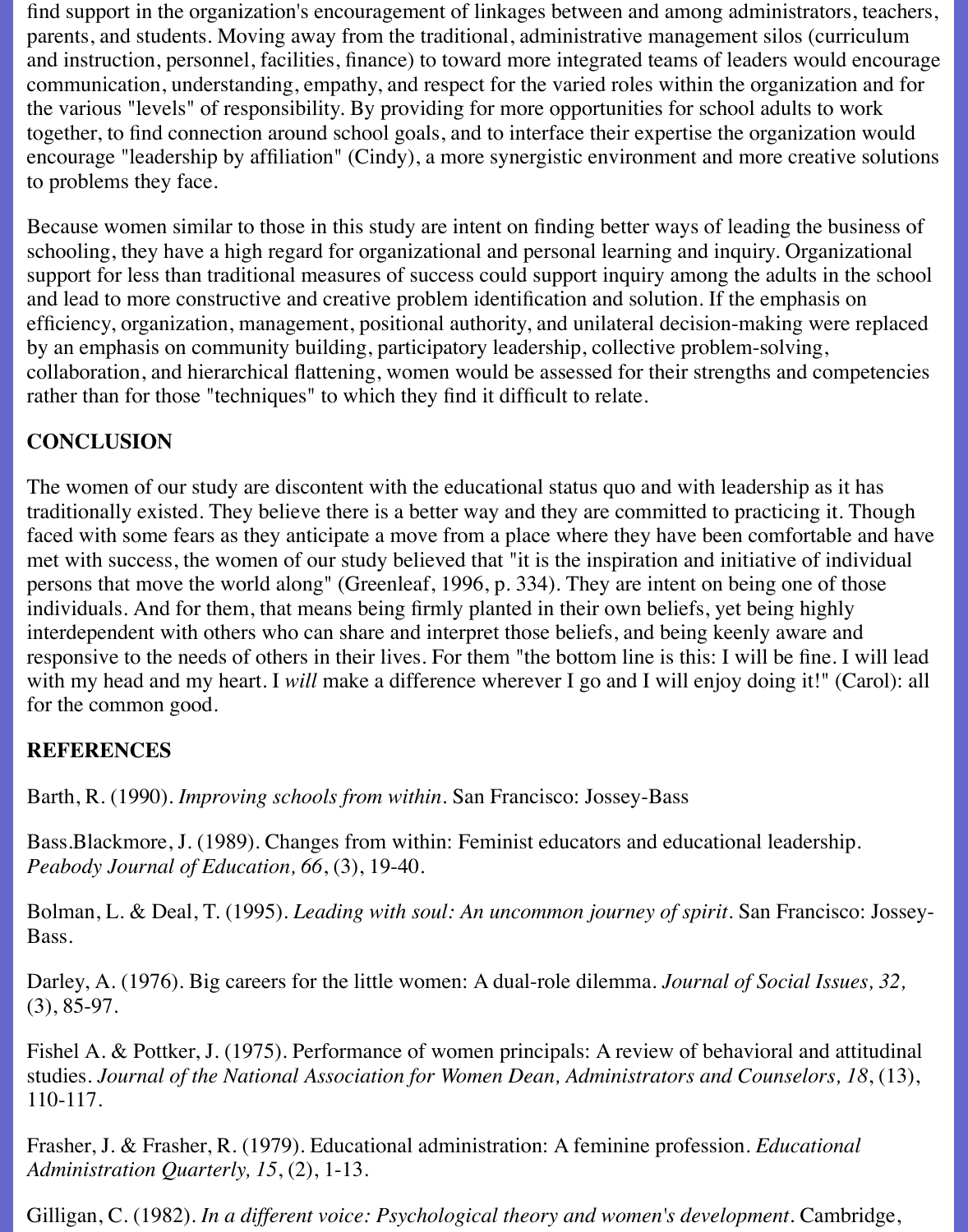MA: Harvard University Press.

Frick, D. & Spears, L. (Eds.) (1996). *On becoming a servant leader: The private writings of Robert K. Greenleaf*. San Francisco: Jossey-Bass.

Gilligan, C. (1982). *In a different voice.* Cambridge, MA: Harvard University Press.

Hackney, C. (1994). *The interaction of epistemological position, performance-self-esteem, and the organizational culture: A study of women at entry and staff levels of educational administration.* Doctoral dissertation, Georgia State University. Dissertation Abstracts International, 1994, 55-09, A-2659.

Hart, A. (1995). Women ascending to leadership: The organizational socialization of principals*.* In D. Dunlap & P. Schmuck (Eds.). *Women leading in education.* Albany, NY: State University of New York Press.

Helgeson, S. (1990). *The female advantage: Women's ways of leadership.* Toronto: Doubleday Currency.

Hemphill, J., Griffiths, D. & Fredericksen, H. (1962). *Administrative performance and personality*, New York: Teachers College Press.

Hennig, M. & Jardim, A. (1977). *The managerial woman.* New York: Anchor Press/Doubleday.

Irwin, R. (1995). *A circle of empowerment: Women, education and leadership*. Albany, NY: State University of New York Press.

Jones, E. & Montenegro, X. (1983). Factors predicting women's upward career mobility in school administration. *Journal of Equity and Leadership, 3*, (3), 231-241.

Krchniak, S (1977). *Entry into school administration by women in Illinois: Facts and dynamics.* Report to the State Board of Education, Illinois Office of Education.

Lesser, P. (1978). *The participation of women in public school administration.* Paper presented at the Annual Meeting of the American Research Association, San Francisco.

Noddings, N. (1984). *Caring: The feminine approach to ethics and moral education.* Berkeley, CA: University of California Press.

Paddock, S. (1981). Male and female career patterns in school administration. In

P. Schmuck, W. Charters, & R. Carol (Eds.). *Educational Policy and Management: Sex Differentials.* New York: Academy Press.

Regan, H. & Brooks, G. (1995). Out of Women's Experience: Creating relational leadership. Thousand Oaks, CA: Corwin Press.

Sergiovanni, T. (1992). *Moral leadership: Getting to the heart of school improvement.* San Francisco: Jossey-Bass.

Senge, P. (1990). *The Fifth Dimension: The art and practice of the learning organization.* New York: Doubleday.

Shakeshaft, C. (1980). *Dissertation research on women in educational administration: A synthesis of*